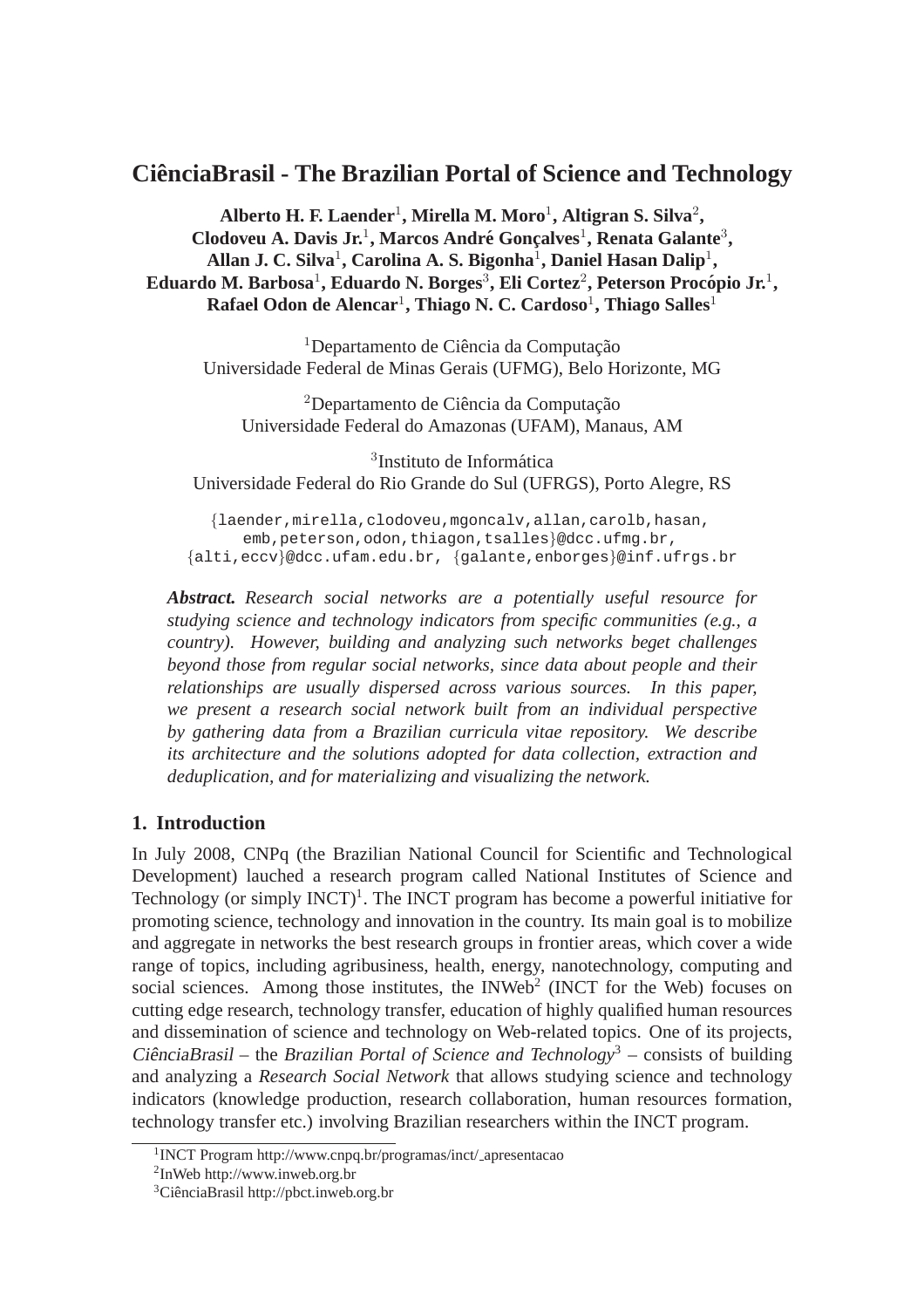Gathering and processing information for building and analyzing research networks beget challenges that go beyond those of regular social networks, such as Facebook and MySpace<sup>4</sup> (see [Tang et.al 2008]). The data is usually not provided by the network members themselves (i.e., researchers) but must be collected and extracted from various sources (including the Web). Moreover, the existing relationships among these members are generally implicitly embedded in the data and must be derived by processing them (e.g., using sophisticated automatic extraction techniques). Even if the data can be correctly obtained, data duplication and (name) ambiguity may occur since such data is usually collected from several heterogeneous sources. In order to process such a network with a minimum of quality, we need to deal with those issues as well as others associated with the visualization, navigation and analysis of specific instances of the network. Examples of Web applications that exploit academic networks and face those challenges are ArnetMiner<sup>5</sup> and Microsoft Academic Search<sup>6</sup>.

In Brazil, *Lattes*<sup>7</sup> is a Web platform made available by CNPq for storing, managing and searching for curricula vitae of researchers involved with Brazilian institutions. With Lattes, researchers (from undergrads to seniors) inform their academic achievements including education, professional history, publications, funding, academic positions, advising, awards, etc. Lattes has been recognized as one of "the cleanest researcher databases in existence" [Lane 2010]. With such organized data, Lattes became the natural source for building CiênciaBrasil. Indeed, the existence of a standardized platform for curricula vitae publication provides an opportunity for building a large, *individually centered* repository of scientific and educational information. From the individual perspective, it is possible to put together research groups and associations, as well as to build a fairly reliable research social network covering several knowledge fields.

However, obtaining and organizing data from Lattes is a challenge per se. When using Lattes, researchers have to fill out a form with predefined fields to include information about their scientific production. This is done in an isolated way and, when published as a Web page, there are no clear delimiters to (for example) easily extracting the desired fields from publication citations (e.g., coauthor names, title, venue). Hence, it requires sophisticated extraction strategies. Moreover, since several coauthors include the same publications in their curricula vitae, group and network statistics require a *deduplication* step in order to generate precise production figures. Deduplication is known to be a difficult problem [Carvalho et al. 2008, Geer 2008, Sarawagi and Bhamidipaty 2002], which happens not only due to possible errors in filling out forms, but also due to nonstandardized inclusion of coauthor information.

In this paper we introduce CiênciaBrasil and provide an overview of our solutions for some of the aforementioned challenges. We also illustrate the potential of CiênciaBrasil as a platform for large scale academic research evaluation and analysis. Furthermore, all challenges presented in this work are related to two of SBC's Grand Challenges in Computer Science Research in Brazil<sup>8</sup>. Specifically, it is related to the first

<sup>5</sup>ArnetMiner http://www.arnetminer.com

<sup>4</sup>Facebook http://www.facebook.com; MySpace http://www.myspace.com

<sup>6</sup>Microsoft Academic Search http://academic.research.microsoft.com

<sup>7</sup>Lattes http://lattes.cnpq.br/english

<sup>8</sup>SBC http://www.sbc.org.br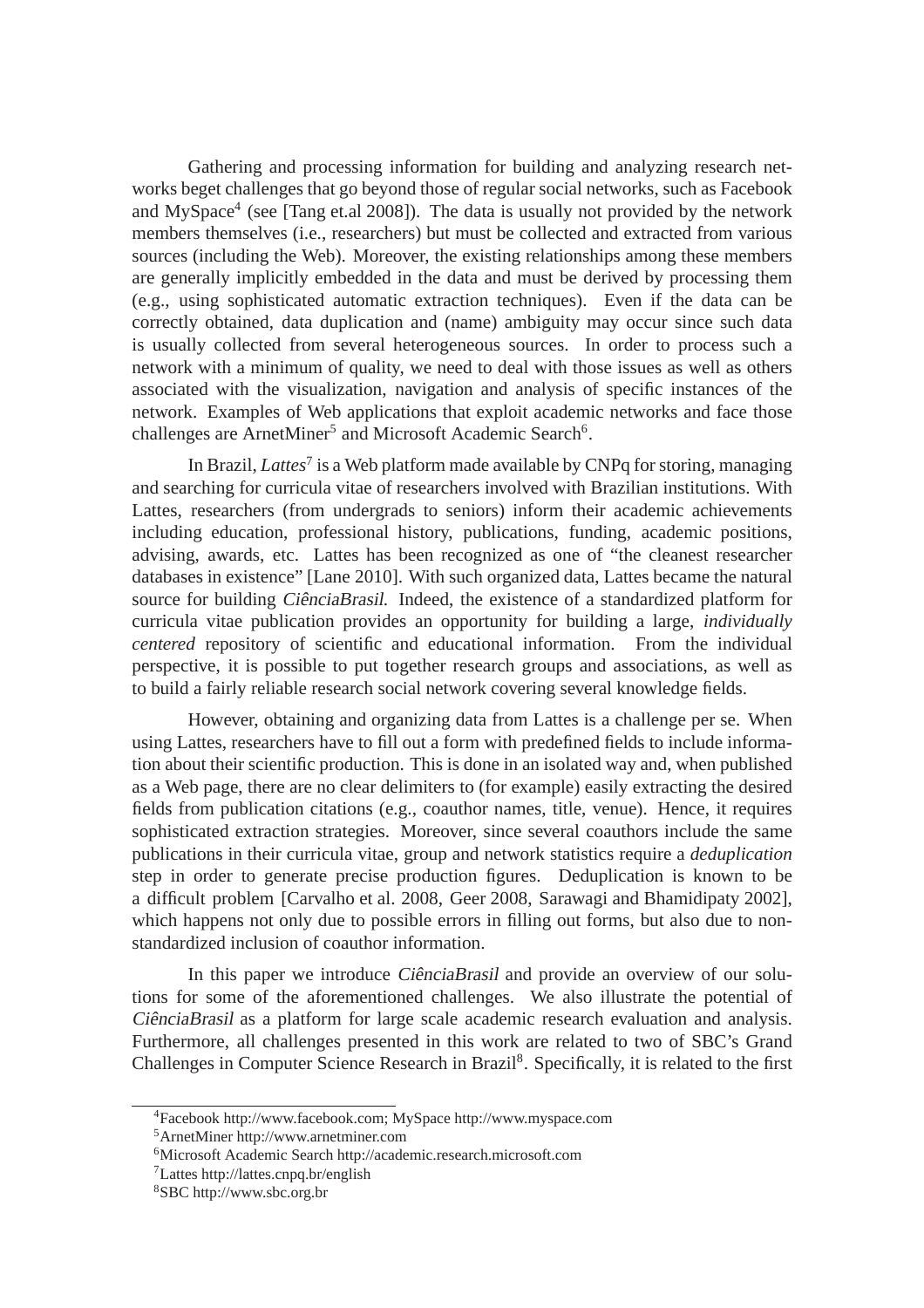challenge ("Management of information over massive volumes of distributed multimedia data") due to the big volume of data extracted and evaluated for building the networks and to the fourth challenge ("Participative and universal access to knowledge for the Brazilian citizen") since the visualization and analysis of the research networks will allow to identify and disseminate information that is related to the Brazilian research, bringing it closer to the regular (i.e., non-scientist) citizen.

The contributions of this paper can be then summarized as follows. After discussing related work (Section 2), we introduce an architecture for building academic networks from an individual perspective (Section 3). In a nutshell, with such an architecture, we collect and treat data from individuals and then build the network. Also, we use specific algorithms for collecting and extracting data as well as deduplicating it. Then, we build the research network and provide different ways to visualize it. We also present the major features of CiênciaBrasil and discuss examples of different visualization resources provided on its portal (Section 4).

## **2. Related Work**

This paper presents *CiênciaBrasil*, a Web portal for analyzing and viewing information on science and technology. Specifically, CiênciaBrasil gathers data from Brazilian researchers, integrates them and generates distinct individual and group-based visualizations that can aid on different analysis and evaluation processes. In order to generate such views, CiênciaBrasil employs social networks techniques that are tailored for the research context. This section discusses some tools that are similar or that employ concepts from social networks.

ArnetMiner [Tang et.al 2008] provides online search and mining services for researcher social networks. It creates profiles for researchers based on Web data that includes bibliographic data and researcher's data from multiple sources. With the networks, it also allows to discover patterns, to find experts, conferences and papers on specific topics, and to rank people based on their research achievements.

Microsoft Academic Search is based on the concept of object-level vertical search [Nie et al. 2005] and provides different ways to explore scientific papers, conferences, journals, and authors. Specifically for authors (the focus of our work), it shows a profile page with affiliation, publications, citations, g-index, h-index, coauthors, and coauthorship graph. The data is acquired from Web sources including DBLP, ACM Digital Library, CiteSeer, among others.

Both ArnetMiner and MS Academic Search extract researchers' profiles by integrating publication information, for example from digital libraries. Then, they build academic networks and provide search services. However, extracting such data from the Web and integrating them can be error prone: ArnetMiner allows registered users to correct errors through an editing interface and Microsoft Academic Research has serious problems with name disambiguation. For example, our coauthor Clodoveu Davis Jr. has *five* entries for different profiles (in March 2011).

SciVerse Scopus<sup>9</sup> is one of the largest abstract and citation data source available for research literature. Among its features, it has an author search service that provides

<sup>9</sup>Scopus http://www.scopus.com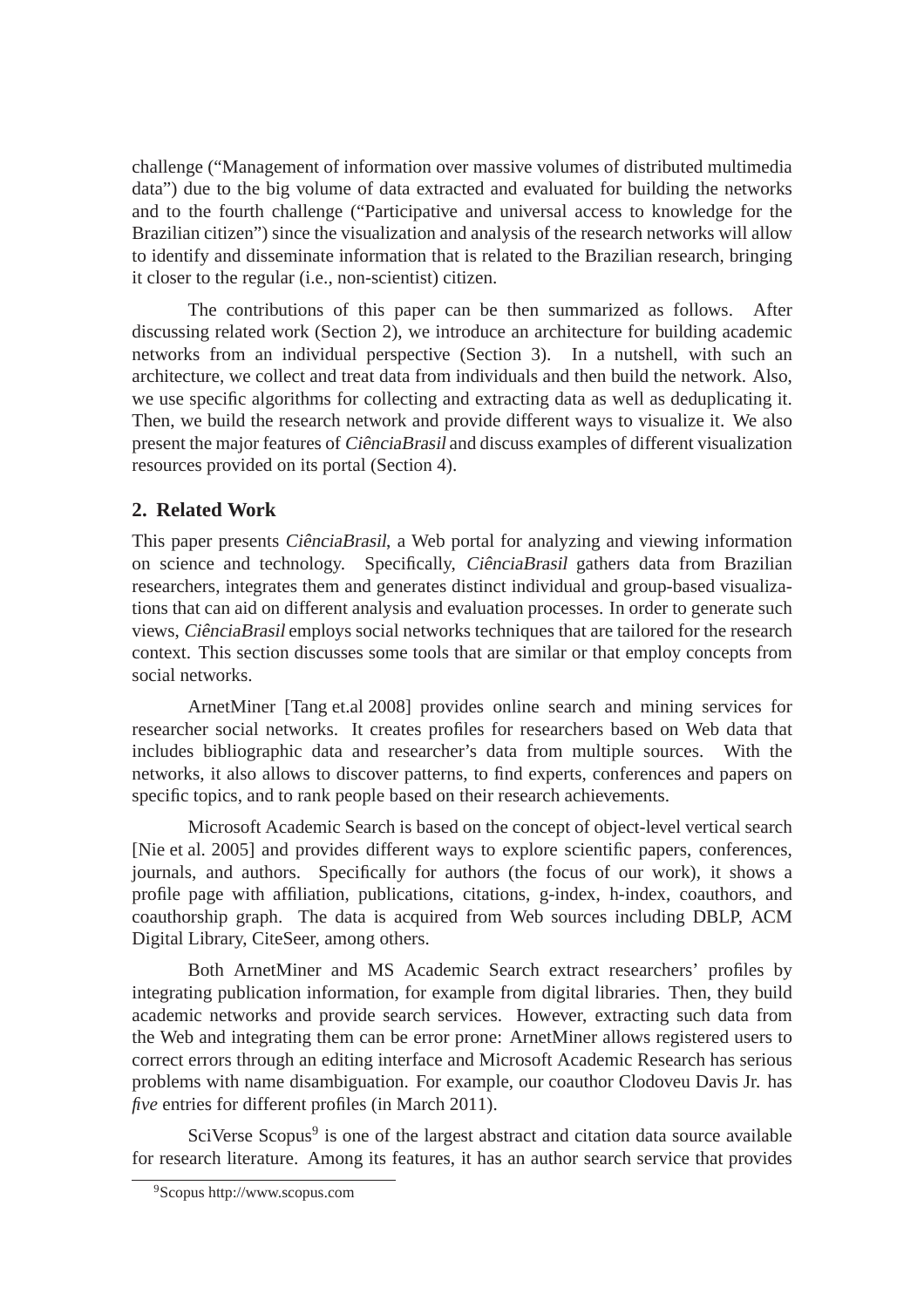

**Figure 1. CienciaBrasil ˆ Architecture**

a full profile of authors, which includes name, affiliation, references, citations, h-index, coauthors, subject area, and history. SciVerse Scopus is similar to CiênciaBrasil in the sense that it builds author profiles based on its repository. However, its repository is actually a collection of external sources, and it incurs on problems such as disambiguation (two different people with same name) and deduplication (the same person with two different names). For example, our coauthor Alberto H. F. Laender has *three* entries, even though it correctly found three forms of writing his name (Alberto H. F. Laender, A. H. F. Laender and Alberto Laender). Nonetheless, SciVerse Scopus also offers other services such as the Journal Analytics that are beyond CiênciaBrasil scope.

## **3. CienciaBrasil <sup>ˆ</sup> Architecture**

This section introduces the general architecture employed by CiênciaBrasil for building a research social network from an individual perspective. In a nutshell, with this architecture, information from individuals is collected and treated to, then, build the network based on it. Specifically, the whole process starts with the manual data input of the INCTs basic data (Arrow 1 in Figure 1). The basic data is composed of URLs to the Lattes curricula vitae of the researchers. From the URLs, the curricula vitae pages are collected (Arrows 2 and 3). The process follows by extracting and organizing the necessary information (Arrows 4 to 6), which then is deduplicated (Arrows 7 and 8) and disambiguated (Arrow 9) before building the network (Arrow 10). Next, we present the technical and scientific details of each process within the architecture.

#### **3.1. Crawling**

The first process is to manually input the basic data from each INCT into the repository. The data include the name, acronym, principal investigators, home institution, other collaborating institutions, etc, and the list of Lattes URLs of its participating researchers (Arrow 1 in Figure 1). The first version of CiênciaBrasil covers  $4,676$  researchers from 123 INCTs. The input list of URLs is then fed to the crawling process (Arrow 2 in Figure 1), for collecting the respective curricula vitae from the Lattes platform.

The crawling process applies an asynchronous concurrent download strategy to increase throughput (e.g., due to the high latency observed when establishing/negotiating HTTP connections, handling several connections simultaneously maximizes bandwidth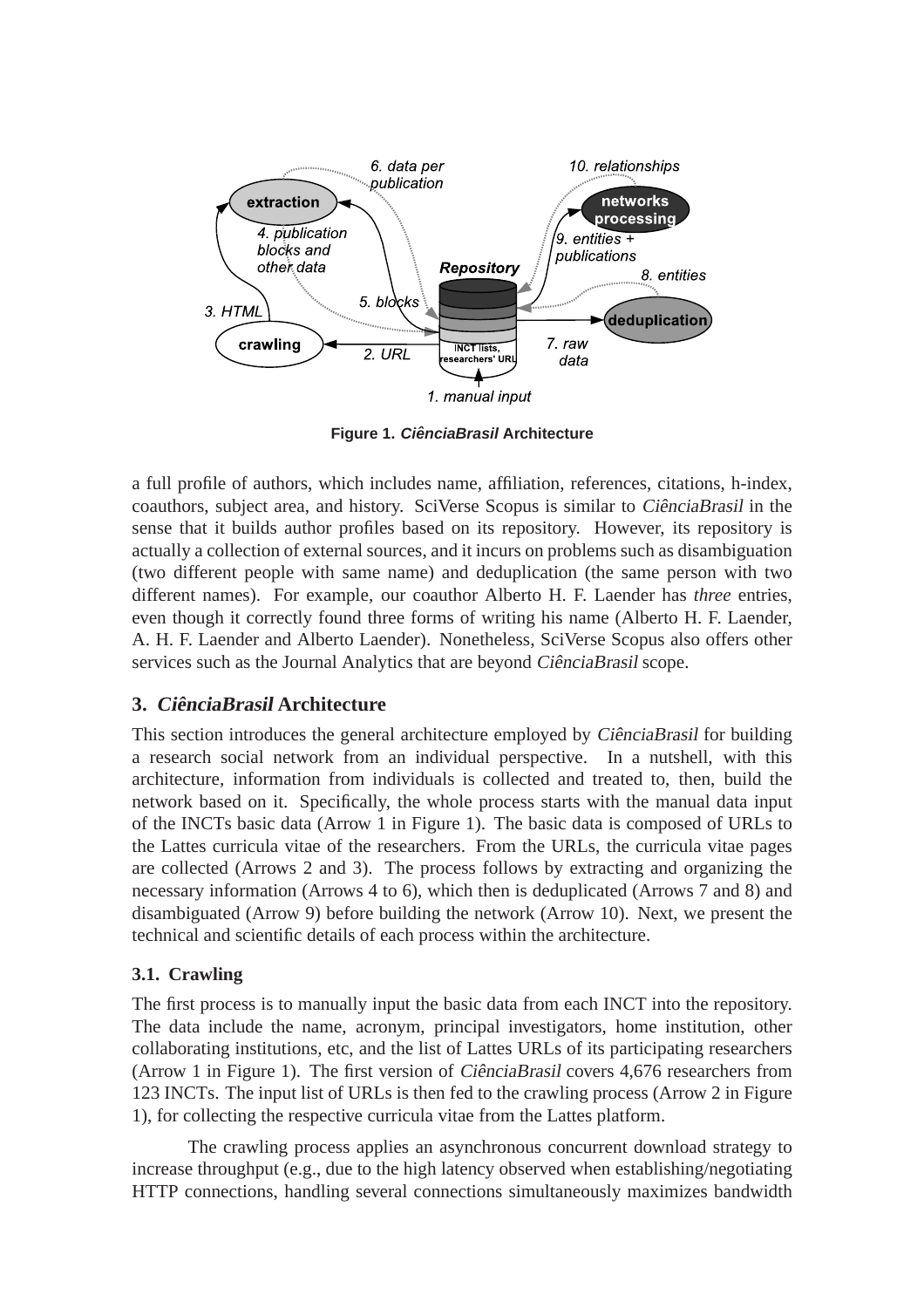usage and increases the number of crawled curricula vitae's per time unit). It also keeps track of download errors to avoid any possible data loss [Heydon and Najork 1999]. After crawling, the gathered data is available in pure HTML format (Arrow 3 in Figure 1), which will be further decomposed in finer-grained structures called *information blocks*.

### **3.2. Data Extraction**

The data extraction process involves two steps. First, it extracts *information blocks* from the HTML pages, i.e., blocks containing relevant information for building the research social network. Then, it extracts specific finer-grain data from the information blocks, such as publication metadata (e.g., author names, title, venue, etc.).

In the first step, despite the standardized structure of the Lattes curriculum vitae (with predefined fields filled by the researchers) there are no explicit delimiters to guide the extraction process. For example, Figure  $2(a)$  illustrates a piece of the HTML page extracted from a specific curriculum vitae. While some unrelated fields are grouped by the same HTML markup, there are freely formatted fields that need additional parsing (e.g., the researchers' address). This fact, along with the existence of optional fields, represents a major challenge for correctly obtaining the information blocks.

For addressing the optional fields, we have crafted a number of regular expressions for discovering and grouping related information into blocks. The regular expressions are dynamically generated and processed by a finite state machine. Also, the expressions are based on the tag names within the HTML file. Most of these blocks roughly correspond to sections of a curriculum vitae, such as affiliation, education, publications, professional history, etc. For handling freely formated fields, we have adopted some heuristics to extract the largest possible amount of information from them. Extracted blocks are then stored in the CiênciaBrasil Repository (a relational database) for further processing (Arrow 4 in Figure 1). From the 4,676 Lattes curricula vitae processed in this first step, it extracted 338,968 information blocks with publication data.

In the second step, it gets information blocks (Arrow 5 in Figure 1) and extracts detailed data (Arrow 6 in Figure 1) in order to build the research social network. We could build such a network based on advisor-advisee relationship [Wang et.al 2010], affiliation [Beauchesne 2011], coauthorship [Lopes et al. 2010] and so on. Given the wide range of areas covered by the INCTs, we decided that coauthorship would be the best relationship to build the network (since some of the researchers did their PhDs in international institutions and have changed affiliations over time). Therefore, *CiênciaBrasil* network is based on coauthorship relationships derived from publication metadata extracted from the corresponding information blocks.

As an example, consider the information block shown in Figure 2(b) which contains a publication citation previously extracted from an actual Lattes curriculum vitae. Figure 2(c) shows the result of the second step of the extraction process. This step employs ONDUX [Cortez et al. 2010], an on-demand unsupervised method for text extraction that relies on a knowledge base to perform the extraction process. We chose to use ONDUX because it achieves good extraction results without any user intervention and easily adapts to scenarios in which the input text does not have any standardization.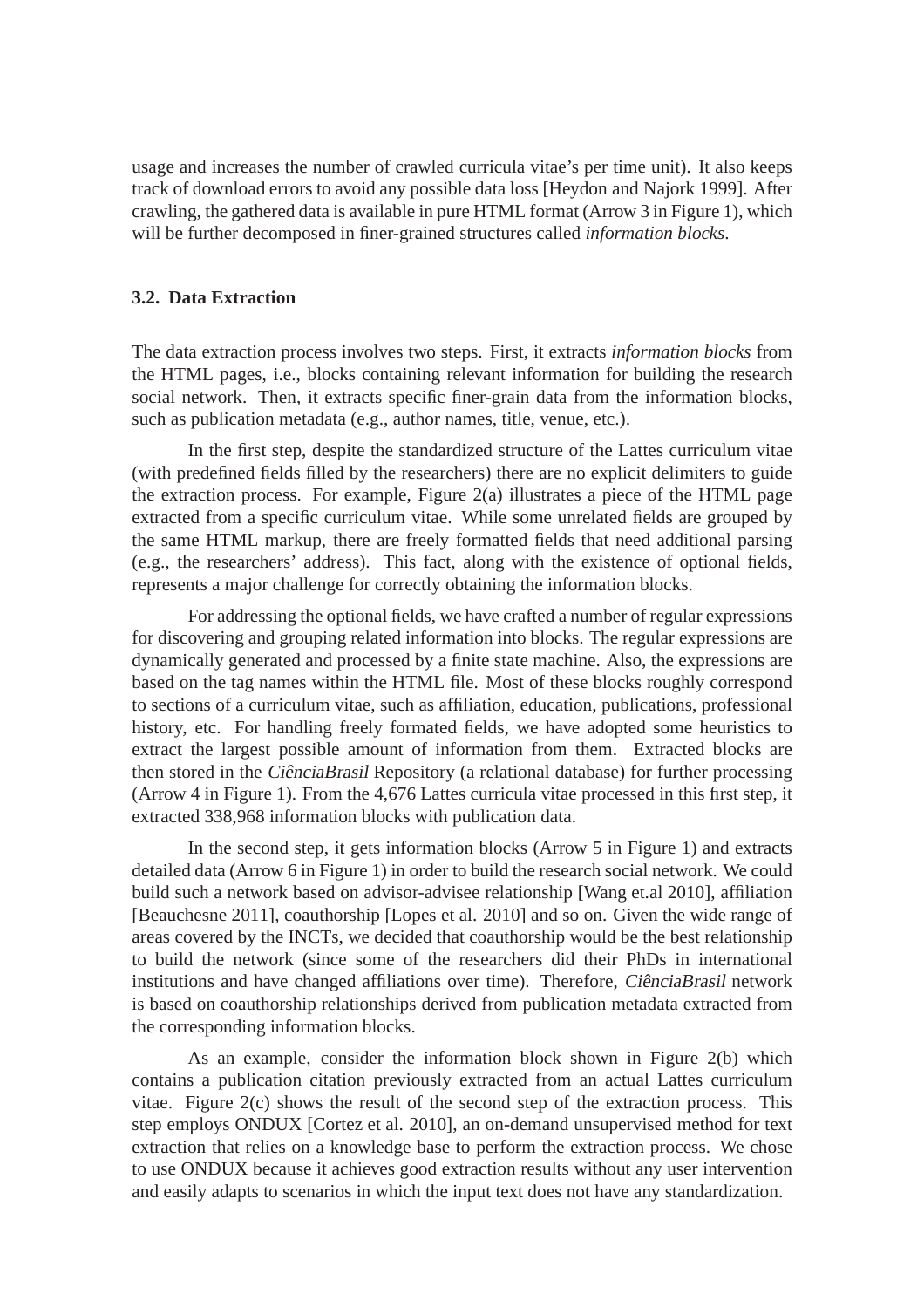```
<img src="images/curriculo/ico_doi.gif"></a>Martins, Waister ;
<a href="http://lattes.cnpq.br/3457219624656691" target="blank"
class="coautor">Gon\c{c}alves, Marcos</a>; Laender, Alberto H. F.;
<a href="http://lattes.cnpq.br/3527197809276361" target="blank"
class="coautor">Ziviani, Nivio</a>. Assessing the quality of scientific
conferences based on bibliographic citations. Scientometrics <sup>
<img id="01389130_1" src="/buscatextual/images/curriculo/jcr.gif"
class="tipAjax" tooltip="<span&gt;SCIENTOMETRICS (PRINT)
(ISSN 0138-9130) < BR/&gt; Fator de Impacto (JCR 2009): 2.167
</span&gt;" style=""></sup>, v. 83, p. 133-155, 2010.
```
(a) Piece of HTML page extracted from a Lattes curriculum vitae

Martins, Waister; Gonçalves, Marcos; Laender, Alberto H. F.; Ziviani, Nivio. Assessing the quality of scientific conferences based on bibliographic citations. Scientometrics, v. 83, p. 133-155, 2010.

(b) Information block with extracted data from the HTML piece

Title: Assessing the quality of scientific conferences based on bibliographic citations Authors: Martins, Waister; Gonçalves, Marcos; Laender, Alberto H. F.; Ziviani, Nivio Venue: Scientometrics **Year: 2010** 

(c) Final extraction result using ONDUX

#### **Figure 2. Publication metadata extraction**

#### **3.3. Data Deduplication**

As CiênciaBrasil processes data coming from individual curricula vitae (Arrow 7 in Figure 1), each coauthored publication is likely to be listed in more than one Lattes curricula vitae. However, not all of these occurrences are exact duplicates. For instance, author names may appear in different order or differently abbreviated. Moreover, in some cases, even the publication title might be differently written: besides having typos, it is very common to change the paper title between acceptance and publication, so one author may add the original title while another uses the new one. Not considering such duplicates may interfere with derived statistics and further analysis carried out with the stored data.

Hence, it is necessary to carry out a *deduplication* process over all publication entries. We adopt an unsupervised heuristics-based method [Borges et al. 2011] (developed in the context of InWeb). Such a method discards duplicates in which authors' initials and year diverge, thus avoiding unnecessary comparisons. Furthermore, to perform efficiently, the data deduplication process is parallelized using a map-reduce framework<sup>10</sup>, which allows new machines to be easily added to improve time performance.

Notice that *nearly-duplicated* publications represent a great challenge for deduplication. In most cases, they consist of publications that share most of the authors, have similar titles and were published in or close to the same year. For example, the articles "Infectious bronchitis virus isolate *IBV/Brasil/200/1981* nucleocapsid protein (N) gene" and "Infectious bronchitis virus isolate *IBV/Brasil/PM1/1987* nucleocapsid protein (N) gene" have the same list of coauthors and were published in the same year. That is a simple example that characterizes nearly-duplicated publications as an open problem and on-going work in our research group.

<sup>10</sup>Hadoop Pig: http://pig.apache.org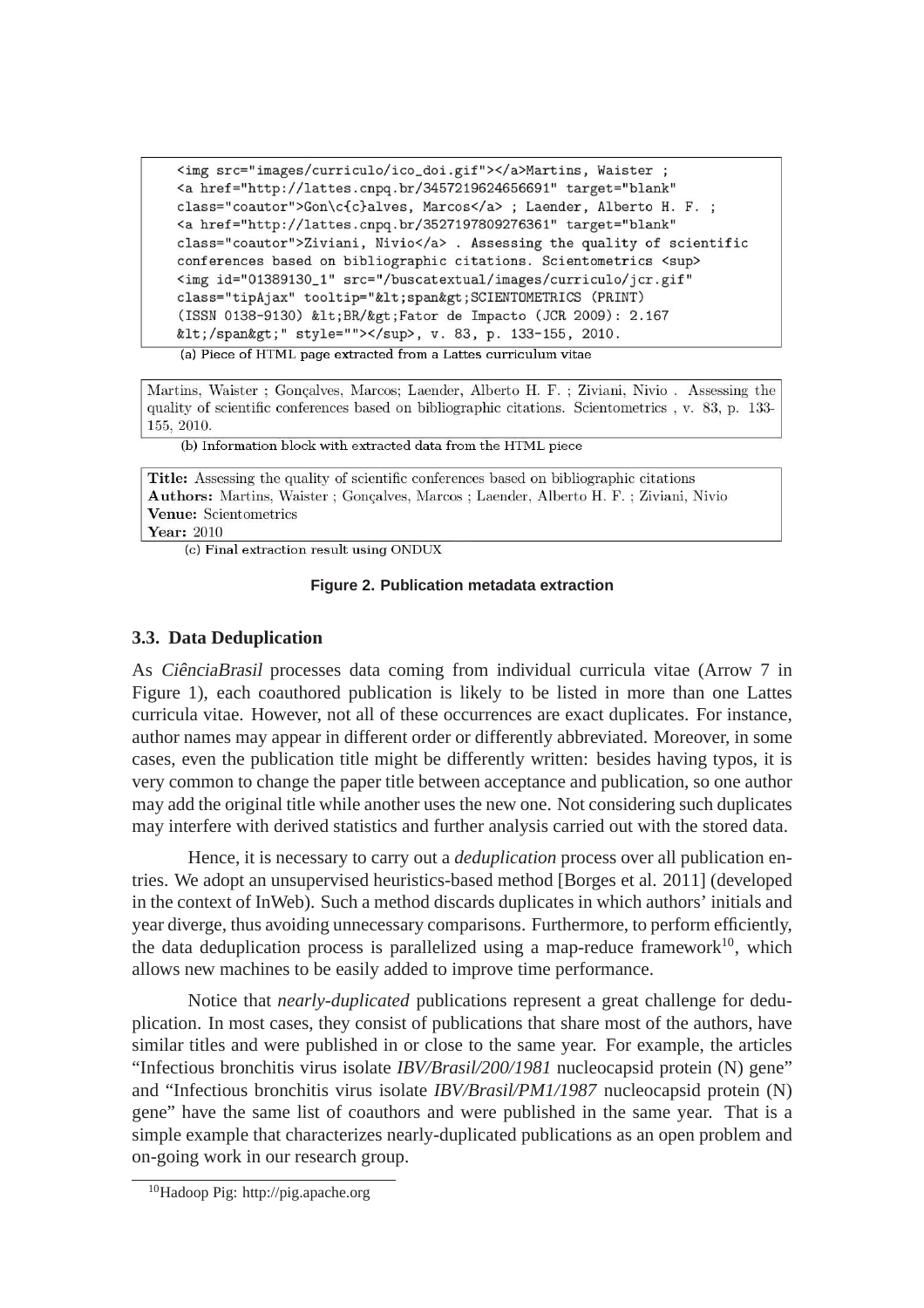

**Figure 3. Author graph example**

For assessing the effectiveness of the deduplication process, we have analyzed three random subsets of data with 1,507 publications, in which replicas were manually identified. This process has achieved 92% of precision (few false positives have been found) and 100% of recall (all replicas have been found). Therefore, the method from [Borges et al. 2011] does indeed offers an effective solution for handling duplicates on *CiênciaBrasil*. The data deduplication process was able to identify 288,867 unique citations of publications authored by INCT researchers. These unique citations were then stored back into the CiênciaBrasil Repository.

#### **3.4. Network Materialization**

After the deduplication process, the collected data is ready for materializing the network. This is done by deriving coauthorship relationships based on the existence of common publications in the researchers' curriculum vitae (Arrows 9 and 10 in Figure 1). An effective way to visualize such a network is through graphs. In particular, two different graphs are built: one on authors and one on collaborations within an INCT. Author graphs are built with the perspective of an *individual* author, as illustrated in Figure 3. This way, each researcher that has collaborated with such an author is represented by a colored circle and positioned in a horizontal line (darker circles represent coauthor from a different INCT). An arc represents a collaboration between different authors and its thickness represents the strength of this collaboration (number of publications with both of them as coauthors). It is very important to notice that, for building this graph, disambiguation is not a problem since each connection in the graph relies on the existence of a same publication on the curricula vitae of the two related researchers.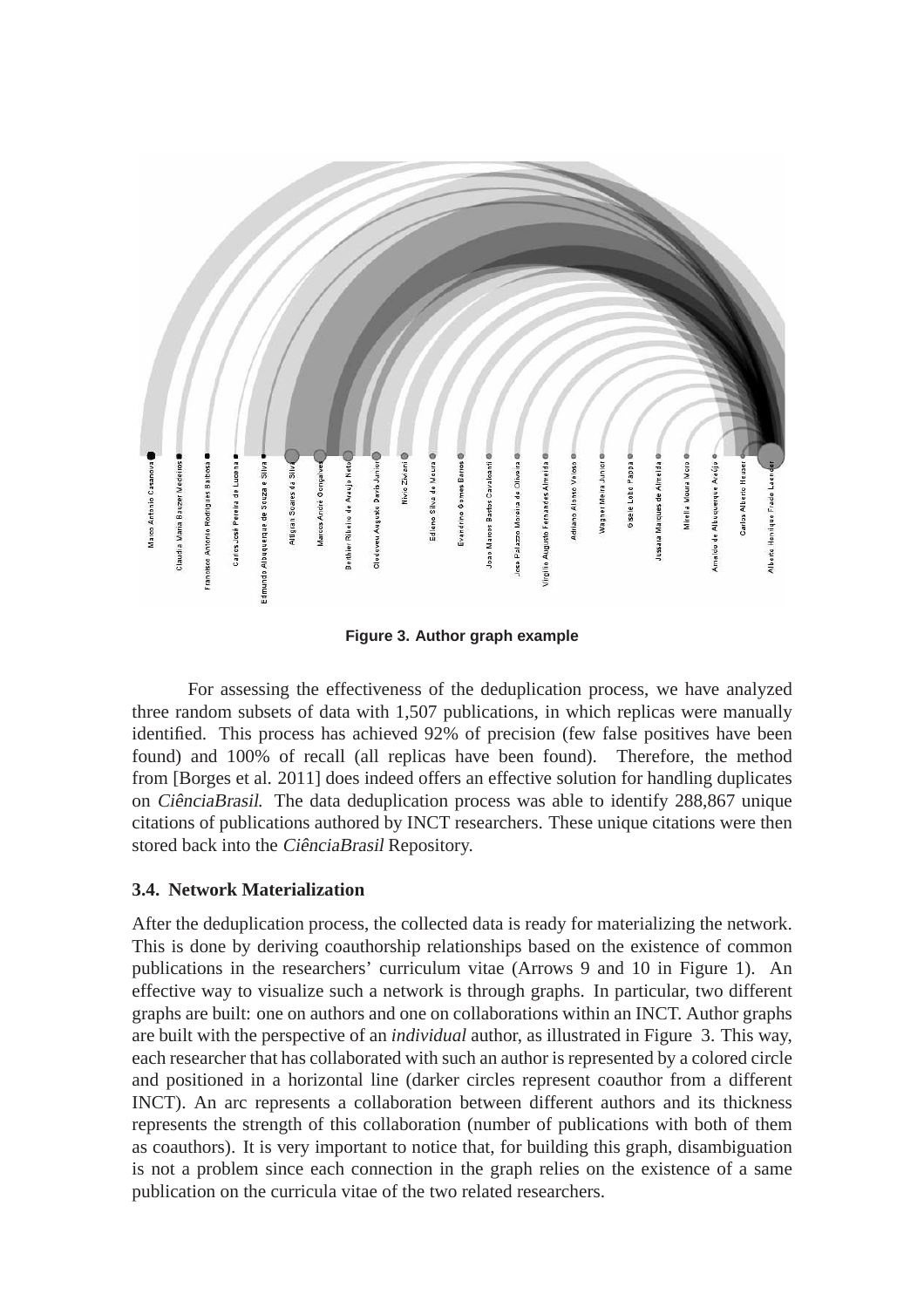

**Figure 4. INCT collaboration graph evolution from 2008 (left) to 2010 (right)**

The INCT graph shows the collaboration between researchers from the same INCT, as illustrated in Figure 4. Similar to the author graph, one arc represents the collaboration between two authors and its thickness the strength of this collaboration. In this kind of graph, the researchers are presented as points arranged in a wheel format. This network visualization provides an interesting view of coauthorship evolution through time as we can see in Figure 4 by comparing the density of the graphs from 2008 and 2010. On the website, those two graphs are shown as a single one in which blue edges indicate intensified collaborations and yellow edges new collaborations in the period. We are currently working on presenting yearly graphs on the website. Also, the wheel graph style is the same used within another InWeb related work [Lopes et al. 2010].

## **4. CienciaBrasil <sup>ˆ</sup> Features**

The CiênciaBrasil front-end was developed as a web application and written in Django, a Python framework for agile web development<sup>11</sup>. The basic list of features includes the initial webpage, browsing and visualization functions for exploring researchers and INCTs, and research keyword search box. The *initial webpage* has explanatory texts about the project's goal, members, context and so on, as illustrated in Figure 5. This page also presents the date when data was last collected as well as the size of the current repository (i.e., number of INCTs, researchers and publications covered).

The user can search for a researcher's name and view details of her curriculum vitae as long as summarized data about her academic production. For example, Figure 6 illustrates the types of publication that a given researcher has in two granularities: by year and total. Specifically, the top part has a line chart for the annual production separated by type (i.e., event papers, book chapters, journal articles, magazine articles and others). The bottom part has a pie chart for the whole production. The researcher page has also a tag cloud based on the titles of her production (note that the clouds are further explained

<sup>11</sup>Django http://www.djangoproject.com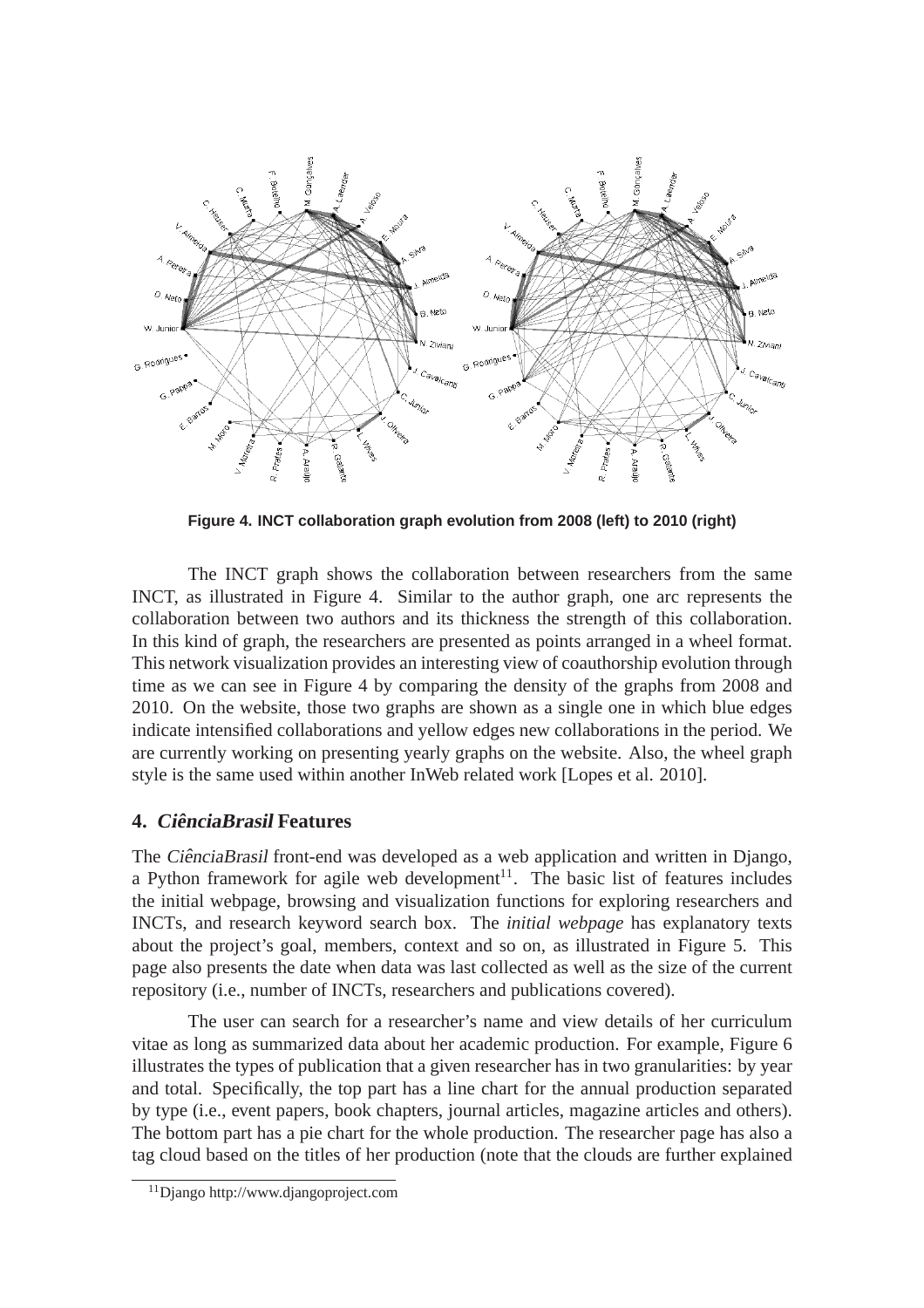

**Figure 5. CienciaBrasil ˆ main interface**

in the next paragraphs). It is very important to notice that the charts are all interactive, i.e. the user can emphasize different parts of the graphs by clicking on them. All charts were created using Highcharts<sup>12</sup>, a charting library written in pure JavaScript that allows to add interactive charts in a web application.

The user can also search for an INCT's name and view its detailed information, which includes general information (i.e., INCT coordinator and associated institutions), some statistics and tag clouds. The statistics include a graphic on the percentage of publication types per year. For each year, it sums up the publications of all researchers (within the INCT) grouped by category (or type). The *y* axis shows the percentage and the *x* axis the year. The goal of such statistics is to synthesize the amount and type of the researchers' publications, which makes easier to analyze and evaluate their production.

With such visualizations, it is also possible to compare not only the INCT's productions against themselves but also against areas. For example, Figure 7 shows the accumulated publications grouped by types for two different INCTs: one in software engineering and another in social studies. Notice that with such visualizations, we

<sup>12</sup>Highcharts http://www.highcharts.com/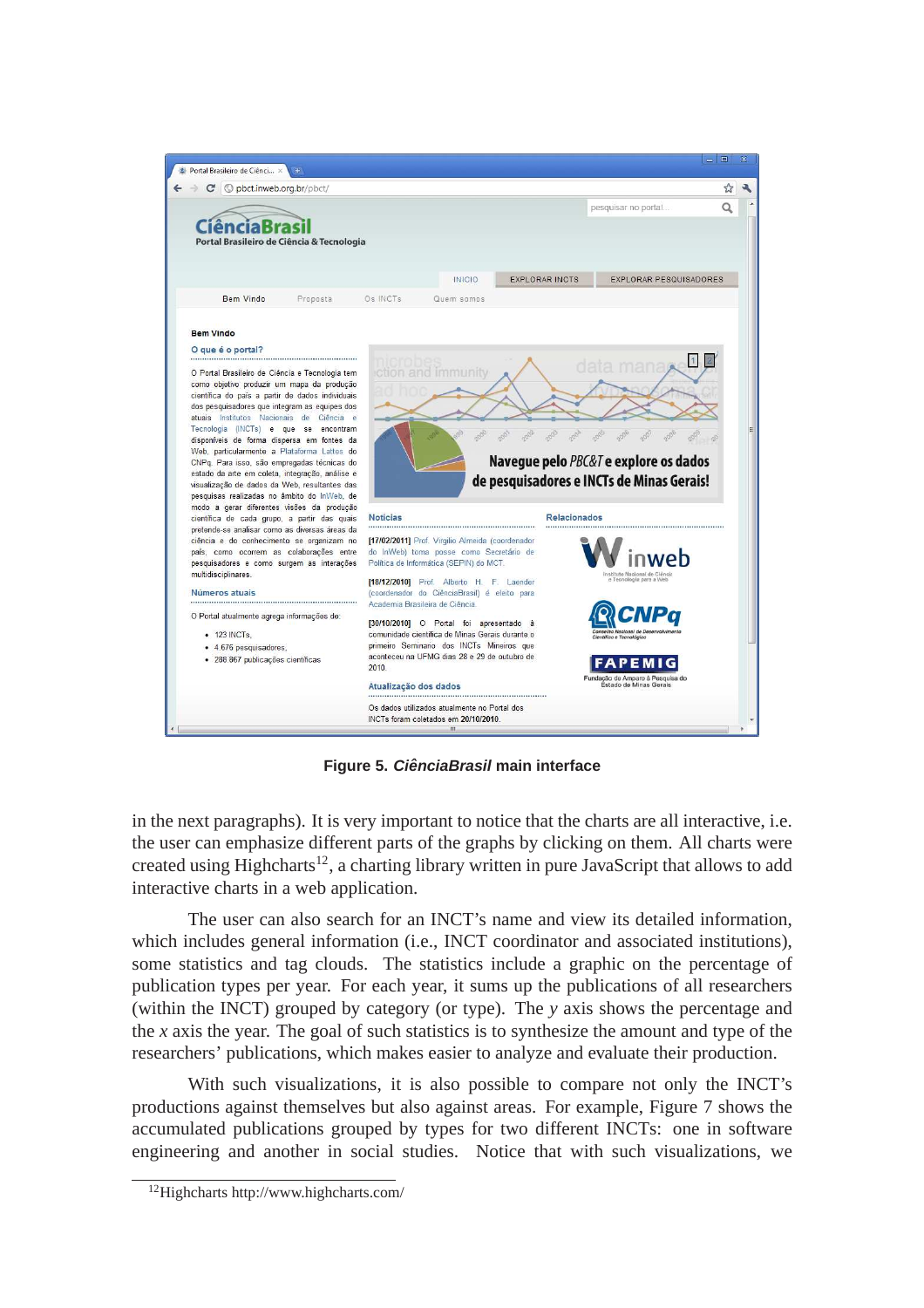

**Figure 6. CienciaBrasil ˆ detailed statistics on a researcher**

can (clearly) see that most of the software engineering publications are on conferences, while the social ones are on journals and book chapters. This once more corroborates the findings from [Laender et.al 2008, Menezes et al. 2009], which show (using other techniques) that papers on conferences and similar events dominates Computer Science publications.

A different perspective about the publications of INCTs and researchers is provided by tag clouds. A tag cloud depicts important terms that characterize a document (often a web page). In general, a tag is a single word and its importance to a document defines the size or the color in which it appears in the cloud. However, in scientific documents, it is very common to have expressions besides single words. For example, in a document, you may have the single words "software" and "engineering", as well as the expression "software engineering", which has a totally different meaning from its single word components. Needless to say, such expressions are not found only in Computer Science, but in practically all fields. Take for example "homo sapiens", "sweat equity", "CT scanning", "habeas corpus", "relativity theory" and many others.

In our case, we extract tags from titles of scientific production by applying a number of well known feature-selection heuristics. Such heuristics are based not only on the frequency of an expression but also on it representativeness for a particular researcher or INCT [Koutrika et al. 2009]. In order to allow identifying multi-word expressions we also extract noun phrases and n-grams.

For example, Figure 8 illustrates the tag cloud for the titles of publications authored by members of the INCT on Integrated Studies of the Amazon Biodiversity. The cloud shows words for cities and states covered by the Amazon rainforest (e.g., Amazonas, Brazilian Amazon, estado do Amazonas, Rio Branco, Roraima), species, order, genus, class and family of fauna and flora that are studied over there (e.g., anura,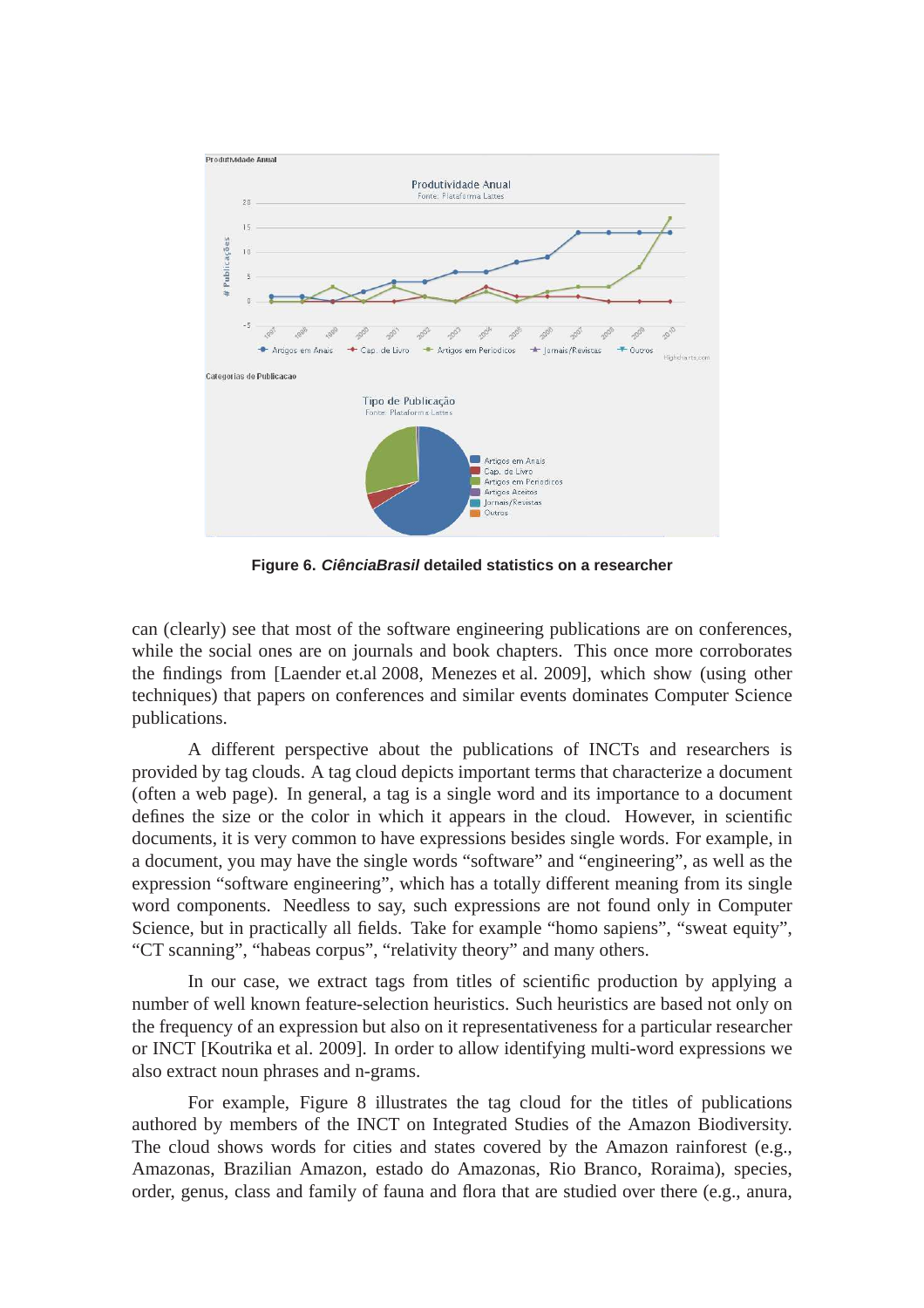

(a) INCT for Software Engineering



(b) INCT for Studies about the USA

**Figure 7. CienciaBrasil ˆ statistics on the publications of two different INCTs**

apidae, arachnida, bactris gasipaes, Solanum sessiliflorum Dunal) as well as other specific expressions such as "floresta de terra firme" e "abelhas com ferrão".

Finally, a general keyword search box is available at the top of every page. Its result is a list of both INCTs and researchers whose names approximately match the given keyword. This feature is powered by  $X$ apian $13$ , an open source search engine library written in C++ with binding for many programming languages. In order to integrate Xapian with *CiênciaBrasil*, we used a modular search extension for Django called Haystack<sup>14</sup>, which also was used for indexing. Such an index is necessary in order to speed searches up. Specifically, all INCTs and researchers are described by text documents containing their names, and those documents are used as the target data for

<sup>13</sup>Xapian http://xapian.org

<sup>14</sup>Haystack Search http://haystacksearch.org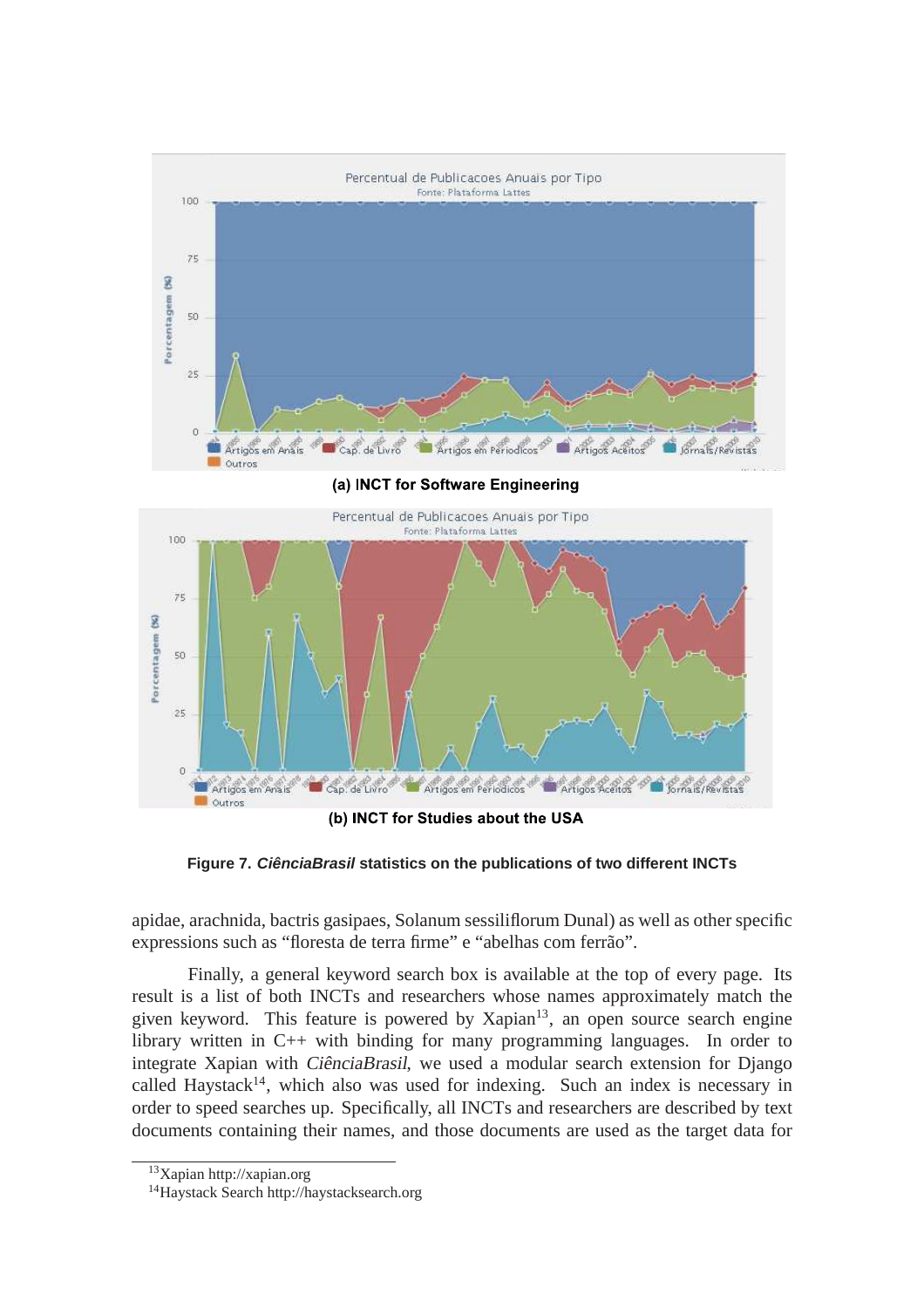```
Nuvem de Termos
   [abelhas sem ferrão] [acari]
                  [acre] [amazonas]
                                               [amazônia central]
   [anura] [apidae] [arachnida] [bactris gasipaes]
   [bactris gasipaes kunth] [book review] [brasil] [brazil]
   [brazilian amazon] [camu]
                                    central amazonial
                                                         coleoptera]
                                   Fescolares do município Festado de roraima
   [culicidae]
                       [diptera]
                                                            [floresta de terra firme]
                                  [estado do amazonas]
                                                 [mcvaugh] [meliponini] [mt]
   [hymenoptera] [insecta] [manaus]
                                                 [myrciaria dubia] [opiliones]
                                                                  [oribatida]
   [paulo] [pimelodidae] [real]
                         [rio branco] [ro] [rondônia]
                                                       [roraima]
   [scarabaeidae] [scarabaeinae] [sarabaeoidea] [siluriformes]
                       [solanum sessiliflorum dunal] [sp] [ufac]
```
**Figure 8. Tag cloud for an INCT on Integrated Studies of the Amazon Biodiversity**

indexing. As the index is created just once, we need to perform a re-indexing every time we load new data.

## **5. Concluding Remarks**

**Summary.** This paper presented an overview of *CiênciaBrasil*, a Web portal for viewing and analyzing a research social network formed by researchers within the Brazilian INCT program. CiênciaBrasil has been built from the individual perspective of each INCT researcher by using the Lattes platform as data source. Although the Lattes platform provides a unified and very clean data source for building such a research social network, a number of challenging problems still must be faced. Some of those problems and their solutions are summarized in Table 1.

Future Work. Although CiênciaBrasil has been developed as a test platform for experimenting with some of the methods and tools we have developed for web crawling, data extraction and data deduplication within INWeb, we expect that it might also be used as a platform for analyzing and evaluating the results and evolution of the INCT program. To provide more flexibility for such an important task, a major challenge remains: to keep CiênciaBrasil up-to-date with Lattes since it is a very dynamic data source. Every day, hundreds of researchers update or create their curricula vitae on Lattes. At the moment, updating the *CiênciaBrasil* Repository requires redoing all the steps described in Figure 1, which is very time consuming. Thus, a more efficient strategy must be devised to maintain CiênciaBrasil synchronized as much as possible with the Lattes content.

There are many different ways to improve, explore and visualize the information given by CiênciaBrasil. For improving it, we could also consider information about the publications that is available on other publication-oriented websites, such as Google Scholar<sup>15</sup> and CiteSeer<sup>16</sup>. For example, we could extend the publication analysis to

<sup>15</sup>Google Scholar http://scholar.google.com/

<sup>16</sup>Citeseer http://citeseer.ist.psu.edu/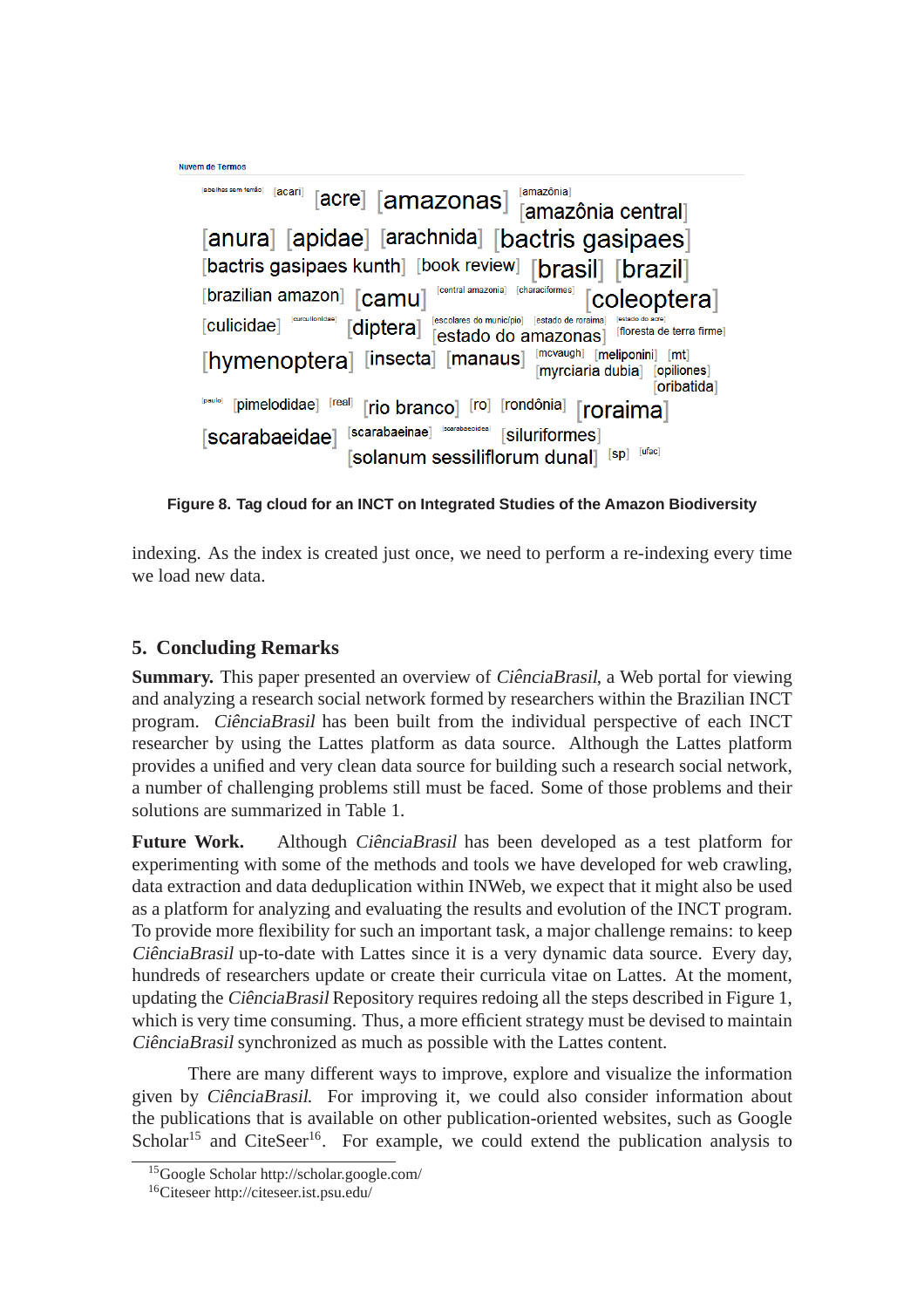| <b>Challenge</b>                            | <b>Solution</b>                             |
|---------------------------------------------|---------------------------------------------|
| Gather reliable data from individuals for   | Lattes platform was employed as data        |
| building the research network               | source                                      |
| Collecting the specific Lattes curric-      | Manual input of curriculum vitae's URL      |
| ula (from the set of researchers within     | followed by a crawling process              |
| INCT <sub>s</sub> )                         |                                             |
| Extracting data from specific Lattes fields | Regular expressions<br>and                  |
| (since there are no clear delimiters among  | ONDUX [Cortez et al. 2010],<br>an<br>on-    |
| them)                                       | demand unsupervised method for text         |
|                                             | extraction                                  |
| Deduplication of citation records ex-       | An unsupervised heuristics-based method     |
| tracted from the individual curricula vitae | proposed in [Borges et al. 2011]            |
| Searching for groups and individuals on     | Xapian, an open source search engine        |
| the portal                                  | library, and Haystack, a modular search     |
|                                             | extension for Django                        |
| Providing ways of the user to interact with | Highcharts, a charting library for interac- |
| the information                             | tive charts in a web application            |
| Visualizing the research social network     | Building researchers-oriented<br>graphs     |
|                                             | based on the researchers coauthorships      |
| Visualizing aggregated information on in-   | Grouping data for statistics on interactive |
| dividual and group production               | charts                                      |
| Building and visualizing tag clouds for     | We extract tags from titles by applying     |
| word expressions                            | well known feature-selection heuristics.    |

**Table 1. Summary of challenges and their solutions**

consider the number of citations of each paper. In the exploration front, we are currently working on adding new social network metrics for providing different analysis. For example, the work on [Lopes et al. 2010] (also developed within InWeb) defines new metrics that could bring some light on different facets of coauthorship relationships. In the visualization front, we are currently working on expanding the views one can get from the network. For example, we plan to add both temporal and geographical dimensions to the author and INCT graphs.

#### **Acknowledgements**

This work is partially supported by INWeb (MCT/CNPq grant 57.3871/2008-6) and by the authors' individual grants and scholarships from CNPq, CAPES and FAPEMIG.

## **References**

- Beauchesne, O. H. (2011). Map of scientific collaboration between researchers. http://olihb.com/2011/01/23/map-of-scientific-collaboration-between-researchers.
- Borges, E. N., Carvalho, M. G., Galante, R., Gonçalves, M. A., and Laender, A. H. F. (2011). An Unsupervised Heuristic-based Approach for Bibliographic Metadata Deduplication. *Information Processing & Management*, Article in Press, Corrected Proof. doi: 10.1016/j.ipm.2011.01.009.